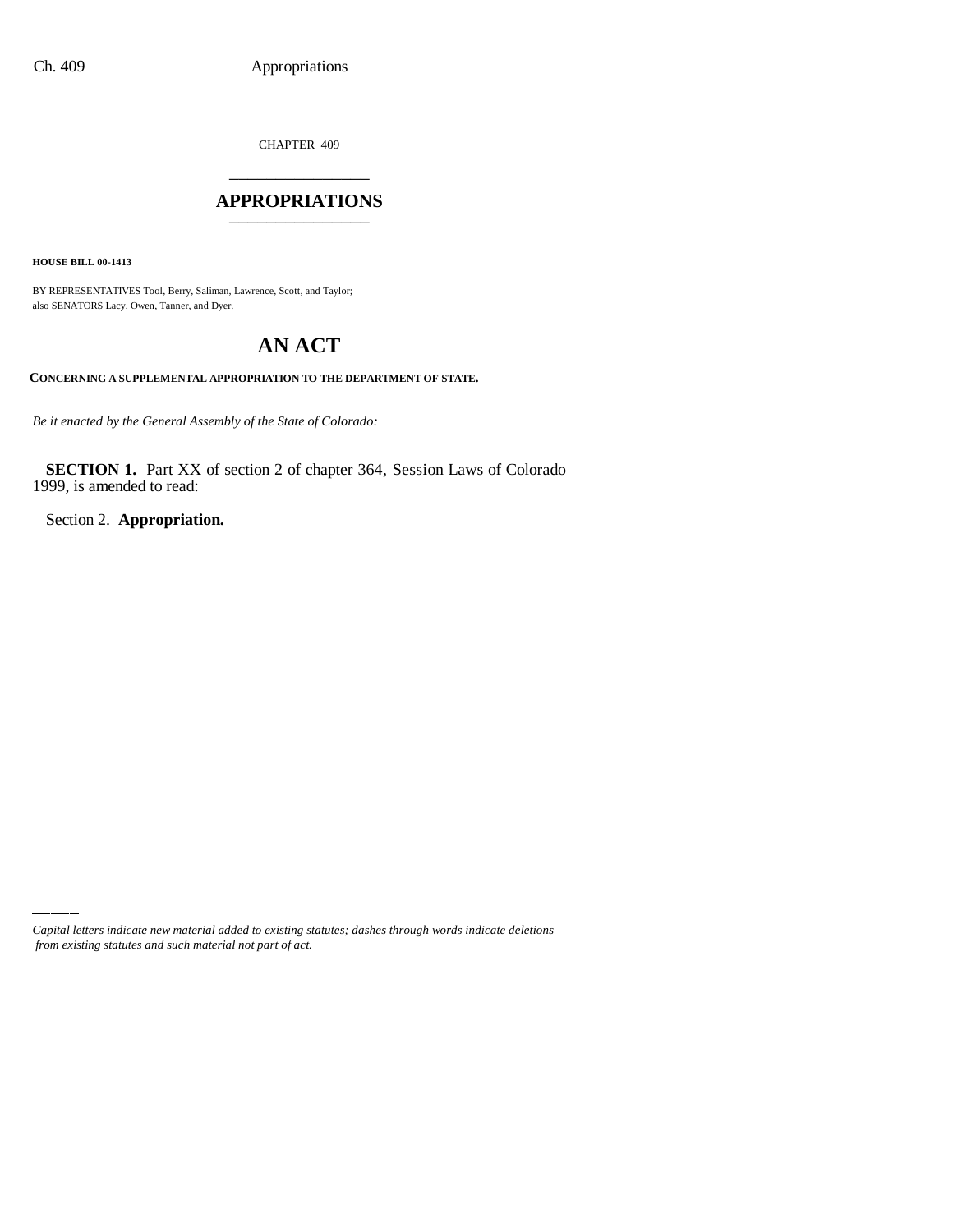## Ch. 409 Appropriations

|                 |       | APPROPRIATION FROM |               |              |               |                |
|-----------------|-------|--------------------|---------------|--------------|---------------|----------------|
|                 |       |                    | GENERAL       |              | CASH          |                |
| ITEM &          |       | <b>GENERAL</b>     | <b>FUND</b>   | CASH         | <b>FUNDS</b>  | <b>FEDERAL</b> |
| <b>SUBTOTAL</b> | TOTAL | <b>FUND</b>        | <b>EXEMPT</b> | <b>FUNDS</b> | <b>EXEMPT</b> | <b>FUNDS</b>   |
|                 |       |                    |               |              |               |                |

**PART XX DEPARTMENT OF STATE**

|  |  | (1) ADMINISTRATION |
|--|--|--------------------|
|  |  |                    |

| Personal Services          | 2,607,552    |  |
|----------------------------|--------------|--|
|                            | $(70.0$ FTE) |  |
| Health, Life, and Dental   | 134,195      |  |
| Short-term Disability      | 4,663        |  |
| Salary Survey and          |              |  |
| Anniversary Increases      | 152,244      |  |
| Workers' Compensation      | 2,709        |  |
| <b>Operating Expenses</b>  | 378,163      |  |
| Legal Services for 1,925   |              |  |
| hours                      | 101,775      |  |
| Administrative Law Judge   |              |  |
| Services for 559 hours     | 50,830       |  |
| Purchase of Services from  |              |  |
| Computer Center            | 646          |  |
| Payment to Risk Management |              |  |
| and Property Funds         | 10,070       |  |
|                            |              |  |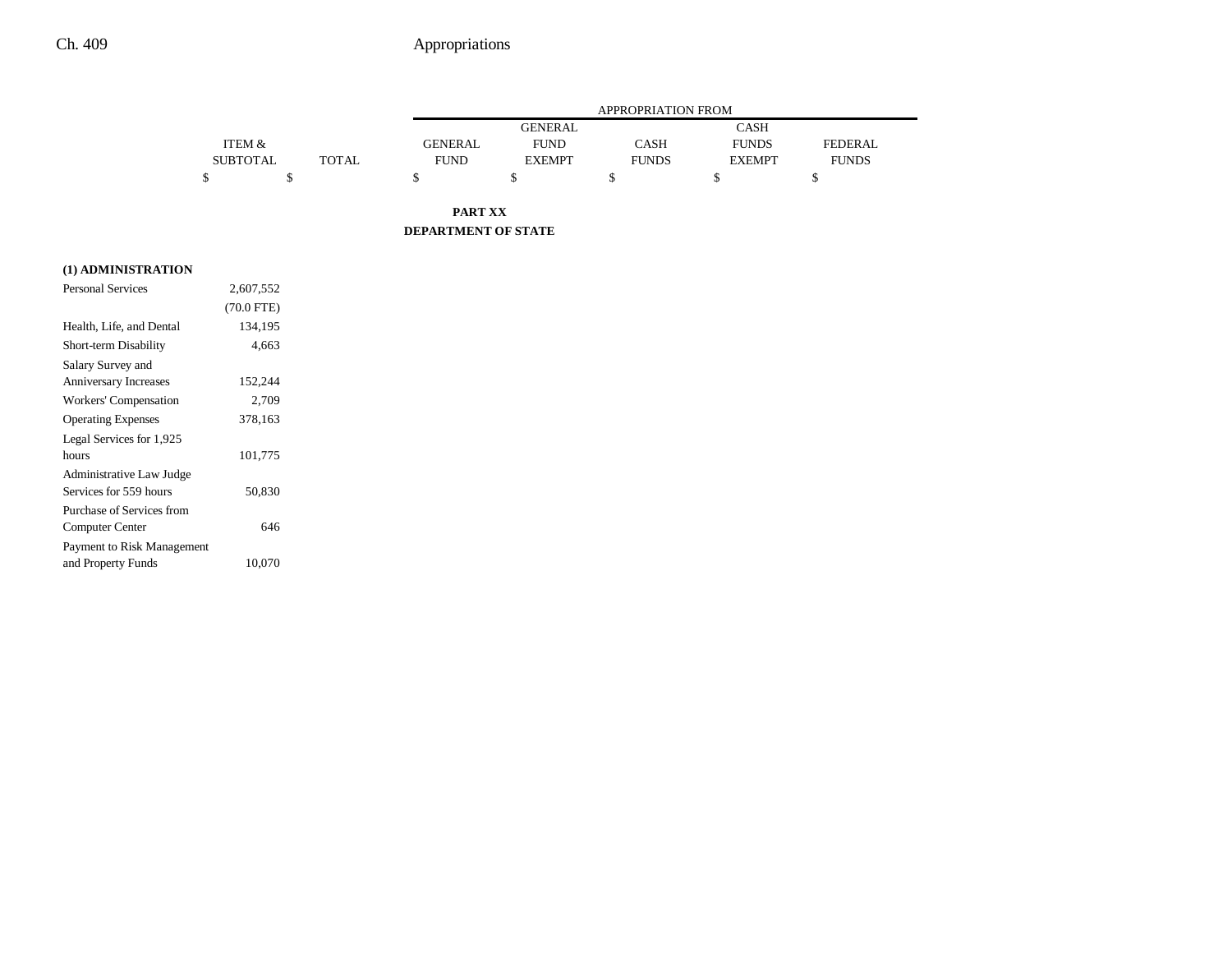| <b>Vehicle Lease Payments</b> | 2,904           |           |                        |
|-------------------------------|-----------------|-----------|------------------------|
| <b>Leased Space</b>           | 408,390         |           |                        |
| Indirect Cost Assessment      | 132.349         |           |                        |
| Discretionary Fund            | $5,000^{\rm a}$ |           |                        |
|                               |                 | 3,991,490 | 3,991,490 <sup>b</sup> |

<sup>a</sup> For purposes of complying with the limitation on state fiscal year spending imposed by Article X, Section 20 of the State Constitution, these moneys are included for informational purposes as they are continuously appropriated by a permanent statute or constitutional provision.

<sup>b</sup> This amount shall be from fees, taxes and all other sources of revenue collected by the Department of State Cash Fund.

| (2) SPECIAL PURPOSE               |                      |  |
|-----------------------------------|----------------------|--|
| <b>Bilingual Translation</b>      | 1,000                |  |
| County Clerk Candidate            |                      |  |
| Reimbursement                     | 1,500                |  |
| <b>LOCAL ELECTION</b>             |                      |  |
| <b>REIMBURSEMENT</b>              | 2,529,074            |  |
| Computer System <sup>250</sup>    | 2,170,415            |  |
|                                   | 5,807,350            |  |
|                                   | $(15.0 \text{ FFE})$ |  |
|                                   | $(16.0$ FTE)         |  |
| <b>Implementation of National</b> |                      |  |
| Voter Registration Act            | 123,392              |  |
|                                   | $(1.0$ FTE)          |  |
| Initiative and Referendum         | 50,000               |  |
| Central Lien Indexing             | <del>3.293.347</del> |  |
|                                   | 3,390,368            |  |
|                                   | $(2.0$ FTE)          |  |
|                                   |                      |  |

Ch. 409 Appropriations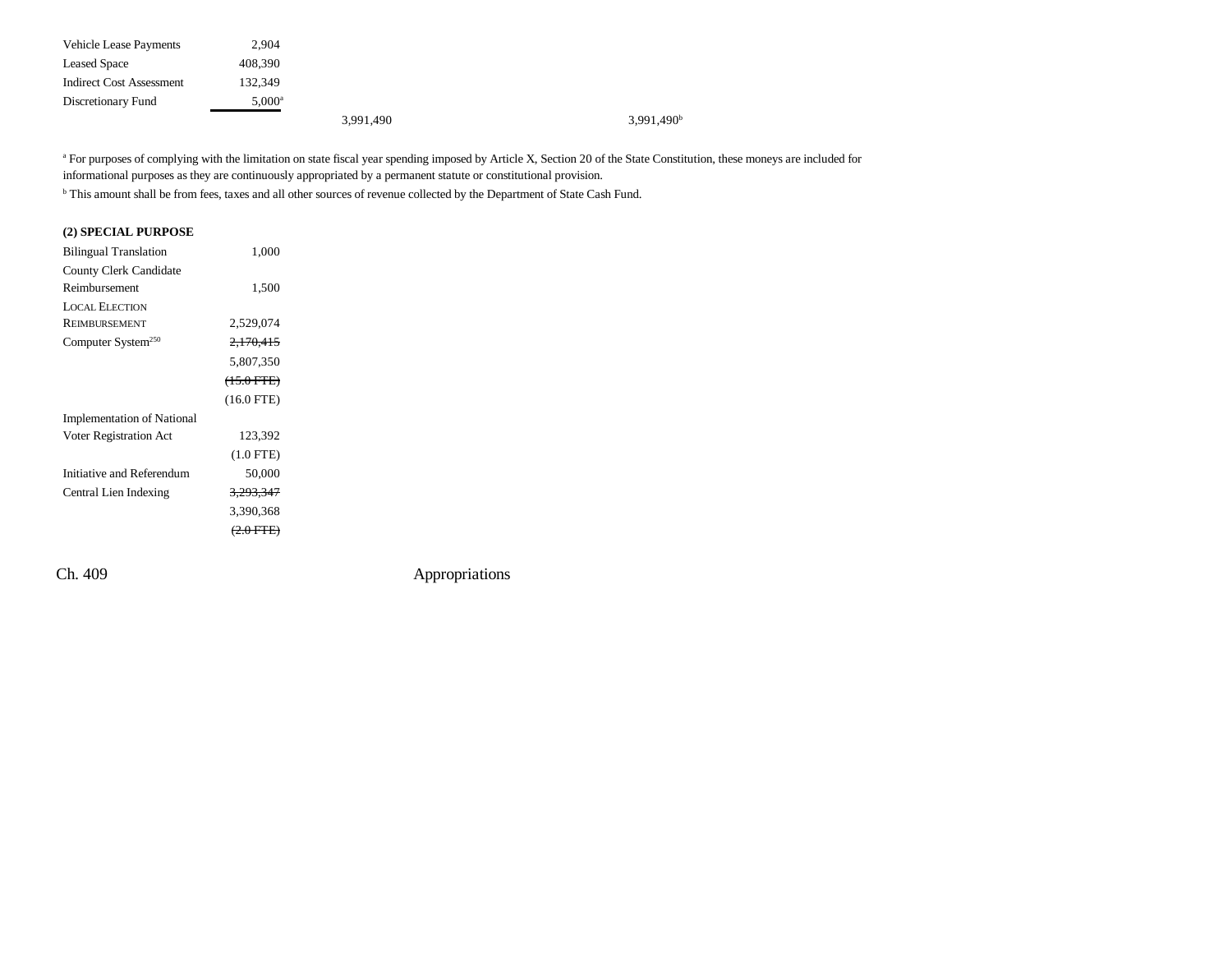### Ch. 409 Appropriations

|                           |              | <b>APPROPRIATION FROM</b>     |                                                |                             |    |                                              |                                |
|---------------------------|--------------|-------------------------------|------------------------------------------------|-----------------------------|----|----------------------------------------------|--------------------------------|
| ITEM &<br><b>SUBTOTAL</b> | <b>TOTAL</b> | <b>GENERAL</b><br><b>FUND</b> | <b>GENERAL</b><br><b>FUND</b><br><b>EXEMPT</b> | <b>CASH</b><br><b>FUNDS</b> |    | <b>CASH</b><br><b>FUNDS</b><br><b>EXEMPT</b> | <b>FEDERAL</b><br><b>FUNDS</b> |
| \$                        | \$           | \$                            | ¢<br>Φ                                         | \$                          | \$ |                                              | \$                             |
|                           |              |                               |                                                |                             |    |                                              |                                |
| (3.0 FTE)                 |              |                               |                                                |                             |    |                                              |                                |
|                           | 5,639,654    |                               |                                                | $5,639,654$ <sup>*</sup>    |    |                                              |                                |
|                           | 11,902,684   |                               |                                                | 8,783,947 <sup>a</sup>      |    | $3,118,737$ <sup>b</sup>                     |                                |

<sup>a</sup> This amount shall be from fees, taxes and all other sources of revenue collected by the **Department of State Cash Fund**. DEPARTMENT.

 $^{\rm b}$  This amount shall be from reserves in the Central Indexing System Cash Fund.

| <b>TOTALS PART XX</b> |                        |                        |             |
|-----------------------|------------------------|------------------------|-------------|
| $(STATE)^{5,6}$       | <del>\$9,631,144</del> | <del>\$9,631,144</del> |             |
|                       | \$15,894,174           | \$12,775,437           | \$3,118,737 |

**FOOTNOTES** -- The following statements are referenced to the numbered footnotes throughout section 2.

- 5 (Governor lined through this provision. See L. 99, p. 2245.)
- 6 All Departments, Totals -- The General Assembly requests that copies of all reports requested in other footnotes contained in this act be delivered to the Joint Budget Committee and the majority and minority leadership in each house of the General Assembly. Each principal department of the state shall produce its rules and regulations in an electronic format that is suitable for public access through electronic means. Such rules and regulations in such format shall be